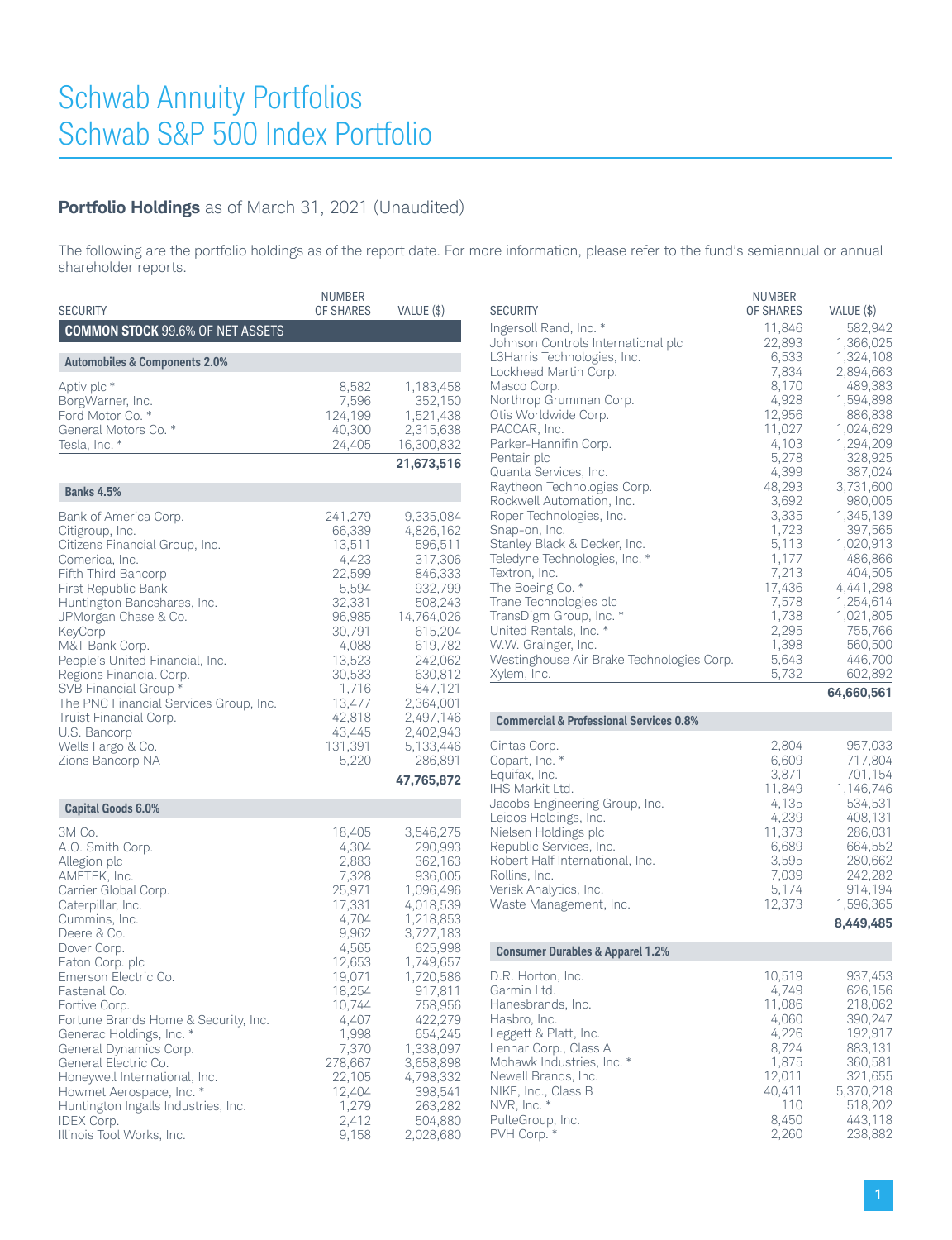| <b>SECURITY</b><br>Ralph Lauren Corp. *<br>Tapestry, Inc. *<br>Under Armour, Inc., Class A *<br>Under Armour, Inc., Class C*<br>VF Corp.<br>Whirlpool Corp.                                                                                                                                                                                                                                                                                                                                                                                                                                                                                                           | <b>NUMBER</b><br>OF SHARES<br>1,533<br>8,831<br>5,991<br>6,193<br>10,209<br>1,995                                                                                                                                                         | VALUE (\$)<br>188,804<br>363,925<br>132,761<br>114,323<br>815,903<br>439,598<br>12,555,936                                                                                                                                                                                                                                 |
|-----------------------------------------------------------------------------------------------------------------------------------------------------------------------------------------------------------------------------------------------------------------------------------------------------------------------------------------------------------------------------------------------------------------------------------------------------------------------------------------------------------------------------------------------------------------------------------------------------------------------------------------------------------------------|-------------------------------------------------------------------------------------------------------------------------------------------------------------------------------------------------------------------------------------------|----------------------------------------------------------------------------------------------------------------------------------------------------------------------------------------------------------------------------------------------------------------------------------------------------------------------------|
| <b>Consumer Services 2.1%</b>                                                                                                                                                                                                                                                                                                                                                                                                                                                                                                                                                                                                                                         |                                                                                                                                                                                                                                           |                                                                                                                                                                                                                                                                                                                            |
| Booking Holdings, Inc. *<br>Caesars Entertainment, Inc. *<br>Carnival Corp. *<br>Chipotle Mexican Grill, Inc. *<br>Darden Restaurants, Inc.<br>Domino's Pizza, Inc.<br>Expedia Group, Inc. *<br>Hilton Worldwide Holdings, Inc. *<br>Las Vegas Sands Corp. *<br>Marriott International, Inc., Class A *<br>McDonald's Corp.<br>MGM Resorts International<br>Norwegian Cruise Line Holdings Ltd. *<br>Penn National Gaming, Inc. *<br>Royal Caribbean Cruises Ltd. *<br>Starbucks Corp.                                                                                                                                                                                | 1,302<br>6,620<br>25,356<br>894<br>4,142<br>1,233<br>4,397<br>8,823<br>10,439<br>8,454<br>23,695<br>13,054<br>11,543<br>4,725<br>6,958<br>37,417                                                                                          | 3,033,452<br>578,919<br>672,948<br>1,270,213<br>588,164<br>453,485<br>756,812<br>1,066,877<br>634,274<br>1,252,122<br>5,310,997<br>495,922<br>318,471<br>495,369<br>595,674<br>4,088,556                                                                                                                                   |
| Wynn Resorts Ltd. *                                                                                                                                                                                                                                                                                                                                                                                                                                                                                                                                                                                                                                                   | 3,344<br>9,535                                                                                                                                                                                                                            | 419,237                                                                                                                                                                                                                                                                                                                    |
| Yum! Brands, Inc.                                                                                                                                                                                                                                                                                                                                                                                                                                                                                                                                                                                                                                                     |                                                                                                                                                                                                                                           | 1,031,496<br>23,062,988                                                                                                                                                                                                                                                                                                    |
| <b>Diversified Financials 4.9%</b>                                                                                                                                                                                                                                                                                                                                                                                                                                                                                                                                                                                                                                    |                                                                                                                                                                                                                                           |                                                                                                                                                                                                                                                                                                                            |
| American Express Co.<br>Ameriprise Financial, Inc.<br>Berkshire Hathaway, Inc., Class B *<br>BlackRock, Inc.<br>Capital One Financial Corp.<br>Cboe Global Markets, Inc.<br>CME Group, Inc.<br>Discover Financial Services<br>Franklin Resources, Inc.<br>Intercontinental Exchange, Inc.<br>Invesco Ltd.<br>MarketAxess Holdings, Inc.<br>Moody's Corp.<br>Morgan Stanley<br>MSCI, Inc.<br>Nasdaq, Inc.<br>Northern Trust Corp.<br>Raymond James Financial, Inc.<br>S&P Global, Inc.<br>State Street Corp.<br>Synchrony Financial<br>T. Rowe Price Group, Inc.<br>The Bank of New York Mellon Corp.<br>The Charles Schwab Corp. (a)<br>The Goldman Sachs Group, Inc. | 20,740<br>3,712<br>60,601<br>4,512<br>14,596<br>3,409<br>11,411<br>9,748<br>8,678<br>17,858<br>11,971<br>1,208<br>5,115<br>47,699<br>2,625<br>3,669<br>6,624<br>3,898<br>7,651<br>11,183<br>17,262<br>7,247<br>25,648<br>47,425<br>10,936 | 2,933,466<br>862,854<br>15,481,737<br>3,401,868<br>1,857,049<br>336,434<br>2,330,469<br>925,963<br>256,869<br>1,994,381<br>301,909<br>601,487<br>1,527,390<br>3,704,304<br>1,100,610<br>541,031<br>696,249<br>477,739<br>2,699,808<br>939,484<br>701,873<br>1,243,585<br>1,212,894<br>3,091,161<br>3,576,072<br>52,796,686 |
| Energy 2.8%                                                                                                                                                                                                                                                                                                                                                                                                                                                                                                                                                                                                                                                           |                                                                                                                                                                                                                                           |                                                                                                                                                                                                                                                                                                                            |
| APA Corp.<br>Baker Hughes Co.<br>Cabot Oil & Gas Corp.<br>Chevron Corp.<br>ConocoPhillips<br>Devon Energy Corp.<br>Diamondback Energy, Inc.<br>EOG Resources, Inc.                                                                                                                                                                                                                                                                                                                                                                                                                                                                                                    | 12,010<br>23,168<br>12,693<br>61,224<br>43,057<br>18,827<br>5,747<br>18,548                                                                                                                                                               | 214,979<br>500,660<br>238,375<br>6,415,663<br>2,280,729<br>411,370<br>422,347<br>1,345,286                                                                                                                                                                                                                                 |

| <b>SECURITY</b><br>Exxon Mobil Corp.<br>Halliburton Co.<br>Hess Corp.<br>HollyFrontier Corp.<br>Kinder Morgan, Inc.<br>Marathon Oil Corp.<br>Marathon Petroleum Corp.<br>NOV, Inc. *<br>Occidental Petroleum Corp.<br>ONEOK, Inc.<br>Phillips 66<br>Pioneer Natural Resources Co.<br>Schlumberger N.V.<br>Valero Energy Corp.<br>Williams Cos., Inc.                                                                                                                                                                                                                         | <b>NUMBER</b><br>OF SHARES<br>134,550<br>28,243<br>8,684<br>4,749<br>61,870<br>25,091<br>20,699<br>12,339<br>26,647<br>14,142<br>13,882<br>6,539<br>44,441<br>12,984<br>38,575                       | VALUE (\$)<br>7,511,926<br>606,095<br>614,480<br>169,919<br>1,030,136<br>267,972<br>1,107,190<br>169,291<br>709,343<br>716,434<br>1,131,938<br>1,038,524<br>1,208,351<br>929,654<br>913,842<br>29,954,504                                             |
|------------------------------------------------------------------------------------------------------------------------------------------------------------------------------------------------------------------------------------------------------------------------------------------------------------------------------------------------------------------------------------------------------------------------------------------------------------------------------------------------------------------------------------------------------------------------------|------------------------------------------------------------------------------------------------------------------------------------------------------------------------------------------------------|-------------------------------------------------------------------------------------------------------------------------------------------------------------------------------------------------------------------------------------------------------|
| Food & Staples Retailing 1.3%                                                                                                                                                                                                                                                                                                                                                                                                                                                                                                                                                |                                                                                                                                                                                                      |                                                                                                                                                                                                                                                       |
| Costco Wholesale Corp.<br>Kroger Co.<br>Sysco Corp.<br>Walgreens Boots Alliance, Inc.<br>Walmart, Inc.                                                                                                                                                                                                                                                                                                                                                                                                                                                                       | 14,069<br>24,197<br>16,221<br>22,793<br>44,062                                                                                                                                                       | 4,959,041<br>870,850<br>1,277,242<br>1,251,336<br>5,984,941<br>14,343,410                                                                                                                                                                             |
| Food, Beverage & Tobacco 3.1%                                                                                                                                                                                                                                                                                                                                                                                                                                                                                                                                                |                                                                                                                                                                                                      |                                                                                                                                                                                                                                                       |
| Altria Group, Inc.<br>Archer-Daniels-Midland Co.<br>Brown-Forman Corp., Class B<br>Campbell Soup Co.<br>Conagra Brands, Inc.<br>Constellation Brands, Inc., Class A<br>General Mills, Inc.<br>Hormel Foods Corp.<br>Kellogg Co.<br>Lamb Weston Holdings, Inc.<br>McCormick & Co., Inc.<br>Molson Coors Beverage Co., Class B *<br>Mondelez International, Inc., Class A<br>Monster Beverage Corp. *<br>PepsiCo, Inc.<br>Philip Morris International, Inc.<br>The Coca-Cola Co.<br>The Hershey Co.<br>The JM Smucker Co.<br>The Kraft Heinz Co.<br>Tyson Foods, Inc., Class A | 59,073<br>17,748<br>5,806<br>6,450<br>15,528<br>5,404<br>19,433<br>8,928<br>8,088<br>4,651<br>7,912<br>5,983<br>44,880<br>11,751<br>43,847<br>49,495<br>123,264<br>4,657<br>3,483<br>20,604<br>9,367 | 3,022,175<br>1,011,636<br>400,440<br>324,242<br>583,853<br>1,232,112<br>1,191,632<br>426,580<br>511,970<br>360,360<br>705,434<br>306,030<br>2,626,826<br>1,070,399<br>6,202,158<br>4,392,186<br>6,497,245<br>736,551<br>440,704<br>824,160<br>695,968 |
|                                                                                                                                                                                                                                                                                                                                                                                                                                                                                                                                                                              |                                                                                                                                                                                                      | 33,562,661                                                                                                                                                                                                                                            |
| <b>Health Care Equipment &amp; Services 6.3%</b>                                                                                                                                                                                                                                                                                                                                                                                                                                                                                                                             |                                                                                                                                                                                                      |                                                                                                                                                                                                                                                       |

| <b>Abbott Laboratories</b> | 56.304 | 6,747,471 |
|----------------------------|--------|-----------|
| ABIOMED, Inc. *            | 1.438  | 458.334   |
| Align Technology, Inc. *   | 2.289  | 1.239.562 |
| AmerisourceBergen Corp.    | 4.685  | 553.158   |
| Anthem, Inc.               | 7.784  | 2.794,067 |
| Baxter International, Inc. | 16.053 | 1.353.910 |
| Becton, Dickinson & Co.    | 9.235  | 2.245.490 |
| Boston Scientific Corp. *  | 45.041 | 1.740.835 |
| Cardinal Health, Inc.      | 9.333  | 566.980   |
| Centene Corp. *            | 18.484 | 1.181.312 |
| Cerner Corp.               | 9.734  | 699.680   |
| Cigna Corp.                | 11.183 | 2.703.378 |
| CVS Health Corp.           | 41.678 | 3.135.436 |
| Danaher Corp.              | 20.146 | 4.534,462 |
| DaVita, Inc. *             | 2.294  | 247.224   |
| Dentsply Sirona, Inc.      | 6,962  | 444.245   |
|                            |        |           |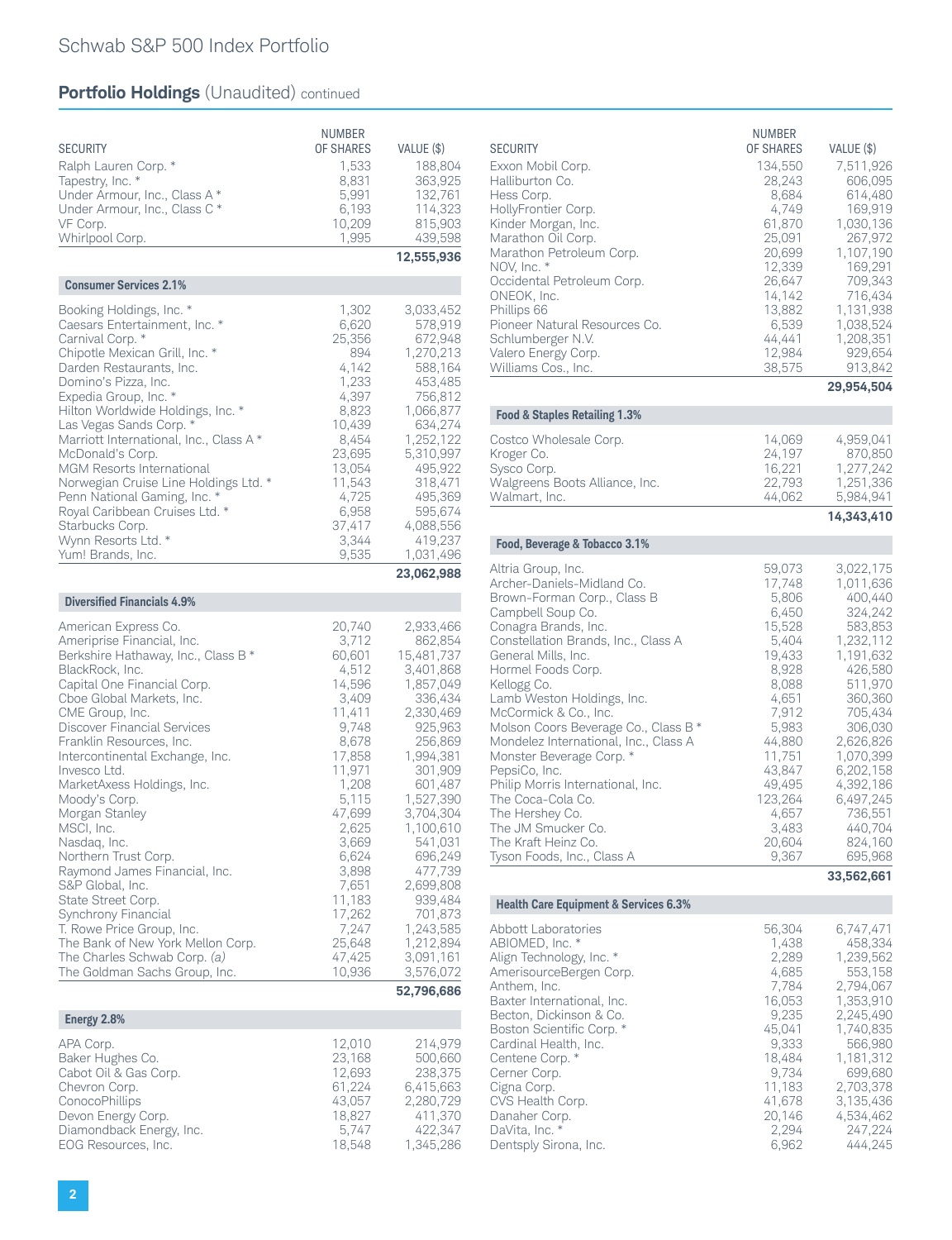| <b>SECURITY</b><br>DexCom, Inc. *<br>Edwards Lifesciences Corp. *<br>HCA Healthcare, Inc.<br>Henry Schein, Inc. *<br>Hologic, Inc. *<br>Humana, Inc.<br>IDEXX Laboratories, Inc. *<br>Intuitive Surgical, Inc. *<br>Laboratory Corp. of America Holdings *<br>McKesson Corp.<br>Medtronic plc<br>Quest Diagnostics, Inc.<br>ResMed, Inc.<br>STERIS plc<br>Stryker Corp.<br>Teleflex, Inc.<br>The Cooper Cos., Inc.<br>UnitedHealth Group, Inc.<br>Universal Health Services, Inc., Class B<br>Varian Medical Systems, Inc. *<br>West Pharmaceutical Services, Inc.<br>Zimmer Biomet Holdings, Inc. | NUMBER<br>OF SHARES<br>3,057<br>19,849<br>8,427<br>4,528<br>8,189<br>4,095<br>2,715<br>3,741<br>3,102<br>5,053<br>42,845<br>4,241<br>4,625<br>2,713<br>10,402<br>1,484<br>1,562<br>30,044<br>2,473<br>2,918<br>2,355<br>6,606 | VALUE (\$)<br>1,098,655<br>1,660,170<br>1,587,141<br>313,519<br>609,098<br>1,716,829<br>1,328,477<br>2,764,375<br>791,103<br>985,537<br>5,061,280<br>544,290<br>897,342<br>516,772<br>2,533,719<br>616,543<br>599,949<br>11,178,471<br>329,873<br>515,115<br>663,592<br>1,057,488 |
|----------------------------------------------------------------------------------------------------------------------------------------------------------------------------------------------------------------------------------------------------------------------------------------------------------------------------------------------------------------------------------------------------------------------------------------------------------------------------------------------------------------------------------------------------------------------------------------------------|-------------------------------------------------------------------------------------------------------------------------------------------------------------------------------------------------------------------------------|-----------------------------------------------------------------------------------------------------------------------------------------------------------------------------------------------------------------------------------------------------------------------------------|
|                                                                                                                                                                                                                                                                                                                                                                                                                                                                                                                                                                                                    |                                                                                                                                                                                                                               | 68,014,882                                                                                                                                                                                                                                                                        |
| <b>Household &amp; Personal Products 1.7%</b>                                                                                                                                                                                                                                                                                                                                                                                                                                                                                                                                                      |                                                                                                                                                                                                                               |                                                                                                                                                                                                                                                                                   |
| Church & Dwight Co., Inc.<br>Clorox Co.<br>Colgate-Palmolive Co.<br>Kimberly-Clark Corp.<br>Procter & Gamble Co.<br>The Estee Lauder Cos., Inc., Class A                                                                                                                                                                                                                                                                                                                                                                                                                                           | 7,790<br>3,998<br>26,967<br>10,741<br>78,265<br>7,302                                                                                                                                                                         | 680,456<br>771,134<br>2,125,809<br>1,493,536<br>10,599,429<br>2,123,787                                                                                                                                                                                                           |
|                                                                                                                                                                                                                                                                                                                                                                                                                                                                                                                                                                                                    |                                                                                                                                                                                                                               |                                                                                                                                                                                                                                                                                   |
| Insurance 1.9%                                                                                                                                                                                                                                                                                                                                                                                                                                                                                                                                                                                     |                                                                                                                                                                                                                               | 17,794,151                                                                                                                                                                                                                                                                        |
| AFLAC, Inc.<br>American International Group, Inc.<br>Aon plc, Class A<br>Arthur J. Gallagher & Co.<br>Assurant, Inc.<br>Chubb Ltd.<br>Cincinnati Financial Corp.<br>Everest Re Group Ltd.<br>Globe Life, Inc.<br>Lincoln National Corp.<br>Loews Corp.<br>Marsh & McLennan Cos., Inc.<br>MetLife, Inc.<br>Principal Financial Group, Inc.<br>Prudential Financial, Inc.<br>The Allstate Corp.<br>The Hartford Financial Services Group, Inc.<br>The Progressive Corp.<br>The Travelers Cos., Inc.<br>Unum Group<br>W.R. Berkley Corp.<br>Willis Towers Watson plc                                  | 20,351<br>27,486<br>7,182<br>6,158<br>1,840<br>14,310<br>4,765<br>1,271<br>3,020<br>5,735<br>7,214<br>16,152<br>23,892<br>8,057<br>12,616<br>9,626<br>11,363<br>18,617<br>8,016<br>6,473<br>4,453<br>4,099                    | 1,041,564<br>1,270,128<br>1,652,650<br>768,334<br>260,857<br>2,260,551<br>491,224<br>314,966<br>291,823<br>357,118<br>369,934<br>1,967,314<br>1,452,395<br>483,098<br>1,149,318<br>1,106,027<br>758,935<br>1,779,971<br>1,205,606<br>180,144<br>335,533<br>938,179                |
| <b>Materials 2.7%</b>                                                                                                                                                                                                                                                                                                                                                                                                                                                                                                                                                                              |                                                                                                                                                                                                                               | 20,435,669                                                                                                                                                                                                                                                                        |

CF Industries Holdings, Inc.

Celanese Corp.<br>
CF Industries Holdings, Inc.<br>
CF Industries Holdings, Inc.<br>
3,801 308,629

| <b>SECURITY</b><br>Corteva, Inc.<br>Dow, Inc.<br>DuPont de Nemours, Inc.<br>Eastman Chemical Co.<br>Ecolab, Inc.<br>FMC Corp.<br>Freeport-McMoRan, Inc. *<br>International Flavors & Fragrances, Inc.<br>International Paper Co.<br>Linde plc<br>LyondellBasell Industries N.V., Class A<br>Martin Marietta Materials, Inc.<br>Newmont Corp.<br>Nucor Corp.<br>Packaging Corp. of America<br>PPG Industries, Inc.<br>Sealed Air Corp.<br>The Mosaic Co.<br>The Sherwin-Williams Co.<br>Vulcan Materials Co. | <b>NUMBER</b><br><b>OF SHARES</b><br>23,648<br>23,686<br>17,111<br>4,318<br>7,904<br>4,111<br>46,356<br>7,905<br>12,494<br>16,617<br>8,177<br>1.980<br>25,436<br>9.472<br>3.014<br>7.531<br>4,924<br>10,965<br>2,563<br>4,213 | VALUE (\$)<br>1,102,470<br>1,514,483<br>1,322,338<br>475,498<br>1,692,009<br>454,718<br>1,526,503<br>1,103,617<br>675,550<br>4,655,086<br>850,817<br>664.923<br>1,533,028<br>760,317<br>405,323<br>1.131.608<br>225,618<br>346,604<br>1,891,520<br>710.944 |
|-------------------------------------------------------------------------------------------------------------------------------------------------------------------------------------------------------------------------------------------------------------------------------------------------------------------------------------------------------------------------------------------------------------------------------------------------------------------------------------------------------------|-------------------------------------------------------------------------------------------------------------------------------------------------------------------------------------------------------------------------------|------------------------------------------------------------------------------------------------------------------------------------------------------------------------------------------------------------------------------------------------------------|
| WestRock Co.                                                                                                                                                                                                                                                                                                                                                                                                                                                                                                | 8,376                                                                                                                                                                                                                         | 435,971                                                                                                                                                                                                                                                    |
|                                                                                                                                                                                                                                                                                                                                                                                                                                                                                                             |                                                                                                                                                                                                                               | 28,799,045                                                                                                                                                                                                                                                 |

#### **Media & Entertainment 9.3%**

| Activision Blizzard, Inc.               | 24,624  | 2,290,032  |
|-----------------------------------------|---------|------------|
| Alphabet, Inc., Class A*                | 9,558   | 19.713.566 |
| Alphabet, Inc., Class C *               | 9.161   | 18,950,719 |
| Charter Communications, Inc., Class A * | 4.495   | 2.773.505  |
| Comcast Corp., Class A                  | 145,284 | 7,861,317  |
| Discovery, Inc., Class A*               | 5,159   | 224,210    |
| Discovery, Inc., Class C *              | 9,214   | 339,905    |
| DISH Network Corp., Class A*            | 7,865   | 284,713    |
| Electronic Arts, Inc.                   | 9.141   | 1.237.417  |
| Facebook, Inc., Class A *               | 76,450  | 22,516,819 |
| Fox Corp., Class A                      | 10,627  | 383,741    |
| Fox Corp., Class B                      | 4,884   | 170,598    |
| Live Nation Entertainment, Inc. *       | 4,561   | 386,089    |
| Netflix, Inc. *                         | 14.076  | 7.342.886  |
| News Corp., Class A                     | 12.431  | 316.120    |
| News Corp., Class B                     | 3,871   | 90,814     |
| Omnicom Group, Inc.                     | 6,833   | 506,667    |
| Take-Two Interactive Software, Inc. *   | 3,661   | 646,899    |
| The Interpublic Group of Cos., Inc.     | 12,414  | 362,489    |
| Twitter, Inc. *                         | 25,367  | 1,614,102  |
| ViacomCBS, Inc., Class B                | 18,674  | 842.197    |
| Walt Disney Co. *                       | 57,693  | 10,645,512 |
|                                         |         | 99,500,317 |

**Pharmaceuticals, Biotechnology & Life Sciences 6.6%**

| AbbVie, Inc.                          | 56.124 | 6.073.739  |
|---------------------------------------|--------|------------|
| Agilent Technologies, Inc.            | 9.684  | 1.231.224  |
| Alexion Pharmaceuticals, Inc. *       | 6.987  | 1.068.382  |
| Amgen, Inc.                           | 18,356 | 4,567,156  |
| Bio-Rad Laboratories, Inc., Class A * | 685    | 391.252    |
| Biogen, Inc. *                        | 4.842  | 1,354,550  |
| Bristol-Myers Squibb Co.              | 71,208 | 4,495,361  |
| Catalent, Inc. *                      | 5.410  | 569.727    |
| Eli Lilly & Co.                       | 25,283 | 4.723.370  |
| Gilead Sciences, Inc.                 | 39.937 | 2.581.128  |
| Illumina, Inc. *                      | 4.637  | 1.780.886  |
| Incyte Corp. *                        | 5.940  | 482.744    |
| IQVIA Holdings, Inc. *                | 6.079  | 1.174.098  |
| Johnson & Johnson                     | 83.546 | 13,730,785 |
| Merck & Co., Inc.                     | 80,419 | 6.199.501  |
| Mettler-Toledo International, Inc. *  | 744    | 859.833    |
| PerkinElmer, Inc.                     | 3.562  | 456,969    |
| Perrigo Co., plc                      | 4,230  | 171.188    |
|                                       |        |            |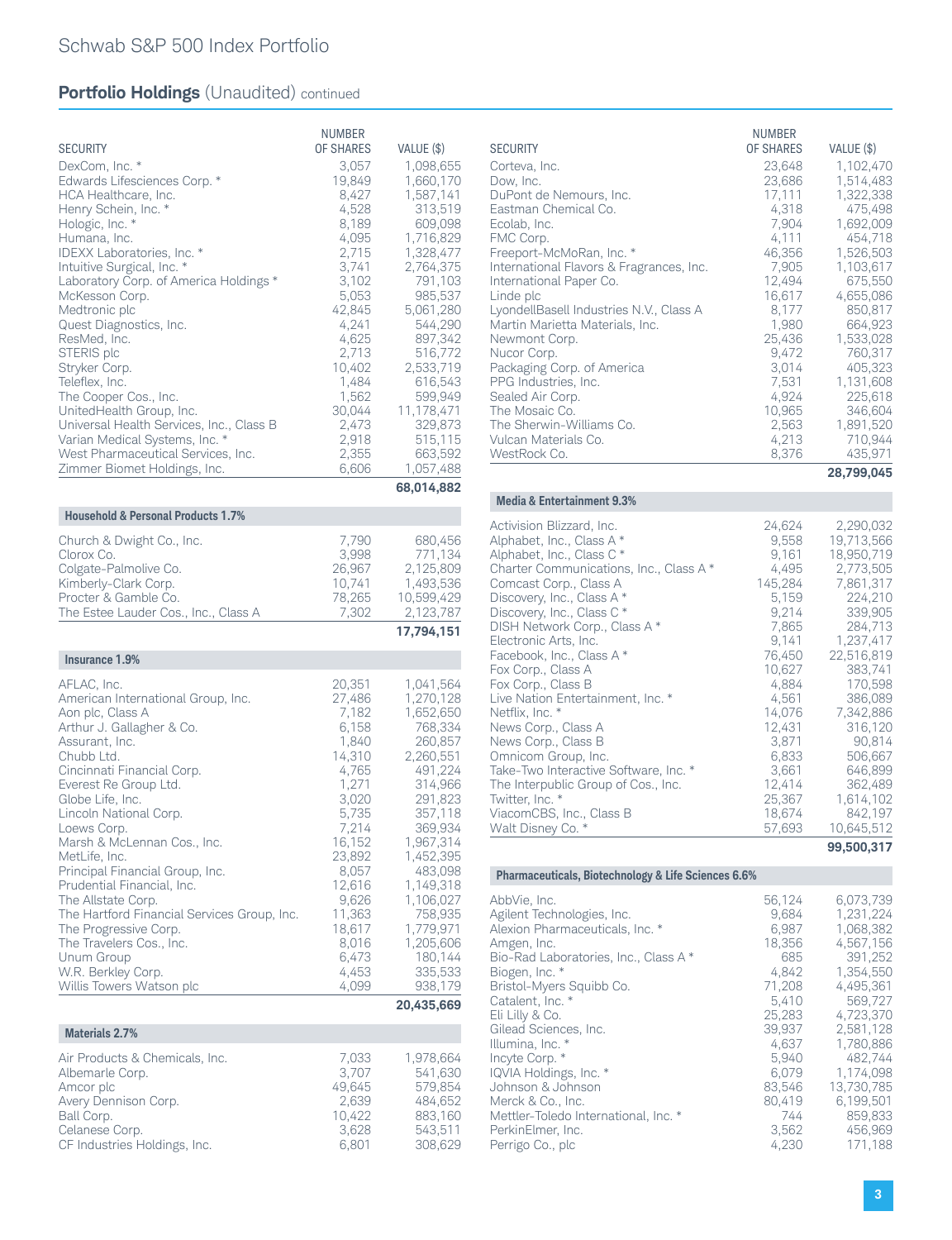# Schwab S&P 500 Index Portfolio

## **Portfolio Holdings** (Unaudited) continued

| <b>SECURITY</b><br>Pfizer, Inc.<br>Regeneron Pharmaceuticals, Inc. *<br>Thermo Fisher Scientific, Inc.<br>Vertex Pharmaceuticals, Inc. *<br>Viatris, Inc. *<br>Waters Corp. *<br>Zoetis, Inc.                                                                                                                                                                                                                                                                                                                                                                                                                                                                                                                                                                                               | <b>NUMBER</b><br>OF SHARES<br>177,269<br>3,346<br>12,516<br>8,262<br>38,362<br>1,976<br>15,102                                                                                                                                                                                  | VALUE (\$)<br>6,422,456<br>1,583,127<br>5,712,052<br>1,775,421<br>535,917<br>561,520<br>2,378,263<br>70,880,649                                                                                                                                                                                                                           |
|---------------------------------------------------------------------------------------------------------------------------------------------------------------------------------------------------------------------------------------------------------------------------------------------------------------------------------------------------------------------------------------------------------------------------------------------------------------------------------------------------------------------------------------------------------------------------------------------------------------------------------------------------------------------------------------------------------------------------------------------------------------------------------------------|---------------------------------------------------------------------------------------------------------------------------------------------------------------------------------------------------------------------------------------------------------------------------------|-------------------------------------------------------------------------------------------------------------------------------------------------------------------------------------------------------------------------------------------------------------------------------------------------------------------------------------------|
| Real Estate 2.5%                                                                                                                                                                                                                                                                                                                                                                                                                                                                                                                                                                                                                                                                                                                                                                            |                                                                                                                                                                                                                                                                                 |                                                                                                                                                                                                                                                                                                                                           |
| Alexandria Real Estate Equities, Inc.<br>American Tower Corp.<br>AvalonBay Communities, Inc.<br>Boston Properties, Inc.<br>CBRE Group, Inc., Class A *<br>Crown Castle International Corp.<br>Digital Realty Trust, Inc.<br>Duke Realty Corp.<br>Equinix, Inc.<br><b>Equity Residential</b><br>Essex Property Trust, Inc.<br>Extra Space Storage, Inc.<br>Federal Realty Investment Trust<br>Healthpeak Properties, Inc.<br>Host Hotels & Resorts, Inc. *<br>Iron Mountain, Inc.<br>Kimco Realty Corp.<br>Mid-America Apartment Communities, Inc.<br>Prologis, Inc.<br>Public Storage<br>Realty Income Corp.<br>Regency Centers Corp.<br>SBA Communications Corp.<br>Simon Property Group, Inc.<br>UDR, Inc.<br>Ventas, Inc.<br>Vornado Realty Trust<br>Welltower, Inc.<br>Weyerhaeuser Co. | 4,040<br>14,123<br>4,434<br>4,506<br>10,668<br>13,708<br>8,935<br>11,878<br>2,838<br>10,897<br>2,066<br>4,196<br>2,219<br>17,118<br>22,419<br>9,166<br>13,743<br>3,635<br>23,503<br>4,833<br>11,865<br>5,019<br>3,474<br>10,440<br>9,433<br>11,907<br>4,987<br>13,265<br>23,766 | 663,772<br>3,376,244<br>818,117<br>456,278<br>843,945<br>2,359,558<br>1,258,405<br>498,045<br>1,928,676<br>780,552<br>561,621<br>556,180<br>225,118<br>543,325<br>377,760<br>339,234<br>257,681<br>524,749<br>2,491,318<br>1,192,591<br>753,428<br>284,628<br>964,209<br>1,187,759<br>413,731<br>635,119<br>226,360<br>950,172<br>846,070 |
|                                                                                                                                                                                                                                                                                                                                                                                                                                                                                                                                                                                                                                                                                                                                                                                             |                                                                                                                                                                                                                                                                                 | 26,314,645                                                                                                                                                                                                                                                                                                                                |
| <b>Retailing 7.1%</b>                                                                                                                                                                                                                                                                                                                                                                                                                                                                                                                                                                                                                                                                                                                                                                       |                                                                                                                                                                                                                                                                                 |                                                                                                                                                                                                                                                                                                                                           |
| Advance Auto Parts, Inc.<br>Amazon.com, Inc. *<br>AutoZone, Inc. *<br>Best Buy Co., Inc.<br>CarMax, Inc. *<br>Dollar General Corp.<br>Dollar Tree, Inc. *<br>eBay, Inc.<br>Etsy, Inc. *<br>Genuine Parts Co.<br>L Brands, Inc. *<br>LKQ Corp. *<br>Lowe's Cos., Inc.<br>O'Reilly Automotive, Inc. *<br>Pool Corp.<br>Ross Stores, Inc.<br>Target Corp.<br>The Gap, Inc. *<br>The Home Depot, Inc.<br>The TJX Cos., Inc.<br>Tractor Supply Co.<br>Ulta Beauty, Inc. *                                                                                                                                                                                                                                                                                                                        | 2,082<br>13,604<br>705<br>7,324<br>5,166<br>7,787<br>7,475<br>20,545<br>4,006<br>4,590<br>7,425<br>8,869<br>23,233<br>2,231<br>1,279<br>11,315<br>15,919<br>6,539<br>34,216<br>38,158<br>3,696<br>1,791                                                                         | 382,026<br>42,091,864<br>990,031<br>840,868<br>685,322<br>1,577,802<br>855,589<br>1,258,176<br>807,890<br>530,558<br>459,311<br>375,425<br>4,418,452<br>1,131,675<br>441,562<br>1,356,782<br>3,153,076<br>194,731<br>10,444,434<br>2,524,152<br>654,488<br>553,723<br>75,727,937                                                          |

| <b>SECURITY</b>                                                                                                                                                                                                                                                                                                                                                                                                                                                                                                                                                                                                                                                            | <b>NUMBER</b><br>OF SHARES                                                                                                                                                                                                                  | VALUE (\$)                                                                                                                                                                                                                                                                                                    |
|----------------------------------------------------------------------------------------------------------------------------------------------------------------------------------------------------------------------------------------------------------------------------------------------------------------------------------------------------------------------------------------------------------------------------------------------------------------------------------------------------------------------------------------------------------------------------------------------------------------------------------------------------------------------------|---------------------------------------------------------------------------------------------------------------------------------------------------------------------------------------------------------------------------------------------|---------------------------------------------------------------------------------------------------------------------------------------------------------------------------------------------------------------------------------------------------------------------------------------------------------------|
| <b>Semiconductors &amp; Semiconductor Equipment 5.5%</b>                                                                                                                                                                                                                                                                                                                                                                                                                                                                                                                                                                                                                   |                                                                                                                                                                                                                                             |                                                                                                                                                                                                                                                                                                               |
| Advanced Micro Devices, Inc. *<br>Analog Devices, Inc.<br>Applied Materials, Inc.<br>Broadcom, Inc.<br>Enphase Energy, Inc. *<br>Intel Corp.<br>KLA Corp.<br>Lam Research Corp.<br>Maxim Integrated Products, Inc.<br>Microchip Technology, Inc.<br>Micron Technology, Inc. *<br>Monolithic Power Systems, Inc.<br>NVIDIA Corp.<br>NXP Semiconductors N.V.<br>Qorvo, Inc. *<br>Qualcomm, Inc.<br>Skyworks Solutions, Inc.<br>Teradyne, Inc.                                                                                                                                                                                                                                | 38,514<br>11,724<br>29,166<br>12,974<br>4,101<br>129,132<br>4,897<br>4,542<br>8,518<br>8,558<br>35,554<br>1,363<br>19,705<br>8,804<br>3,600<br>36,105<br>5,241<br>5,298                                                                     | 3,023,349<br>1,818,158<br>3,896,577<br>6,015,525<br>665,018<br>8,264,448<br>1,617,969<br>2,703,580<br>778,290<br>1,328,373<br>3,136,218<br>481,425<br>10,521,091<br>1,772,597<br>657,720<br>4,787,162<br>961,619<br>644,661                                                                                   |
| Texas Instruments, Inc.<br>Xilinx, Inc.                                                                                                                                                                                                                                                                                                                                                                                                                                                                                                                                                                                                                                    | 29,247<br>7,811                                                                                                                                                                                                                             | 5,527,390<br>967,783                                                                                                                                                                                                                                                                                          |
|                                                                                                                                                                                                                                                                                                                                                                                                                                                                                                                                                                                                                                                                            |                                                                                                                                                                                                                                             | 59,568,953                                                                                                                                                                                                                                                                                                    |
| Software & Services 13.4%                                                                                                                                                                                                                                                                                                                                                                                                                                                                                                                                                                                                                                                  |                                                                                                                                                                                                                                             |                                                                                                                                                                                                                                                                                                               |
| Accenture plc, Class A<br>Adobe, Inc. *<br>Akamai Technologies, Inc. *<br>ANSYS, Inc. *<br>Autodesk, Inc. *<br>Automatic Data Processing, Inc.<br>Broadridge Financial Solutions, Inc.<br>Cadence Design Systems, Inc. *<br>Citrix Systems, Inc.                                                                                                                                                                                                                                                                                                                                                                                                                           | 20,158<br>15,234<br>5,187<br>2,757<br>6,989<br>13,601<br>3,681<br>8,867<br>3,908                                                                                                                                                            | 5,568,648<br>7,241,787<br>528,555<br>936,167<br>1,937,001<br>2,563,380<br>563,561<br>1,214,690<br>548,527                                                                                                                                                                                                     |
| Cognizant Technology Solutions Corp.,<br>Class A<br>DXC Technology Co. *<br>Fidelity National Information Services, Inc.<br>Fiserv, Inc. *<br>FleetCor Technologies, Inc. *<br>Fortinet, Inc. *<br>Gartner, Inc. *<br>Global Payments, Inc.<br>International Business Machines Corp.<br>Intuit, Inc.<br>Jack Henry & Associates, Inc.<br>Mastercard, Inc., Class A<br>Microsoft Corp.<br>NortonLifeLock, Inc.<br>Oracle Corp.<br>Paychex, Inc.<br>Paycom Software, Inc. *<br>PayPal Holdings, Inc. *<br>Salesforce Com, Inc. *<br>ServiceNow, Inc. *<br>Synopsys, Inc. *<br>The Western Union Co.<br>Tyler Technologies, Inc. *<br>VeriSign, Inc. *<br>Visa, Inc., Class A | 16,864<br>8,092<br>19,741<br>18,298<br>2,651<br>4,305<br>2,820<br>9,383<br>28,400<br>8,703<br>2,418<br>27,866<br>239,709<br>18,494<br>58,948<br>10,201<br>1,560<br>37,223<br>29,168<br>6,233<br>4,843<br>13,056<br>1,290<br>3,163<br>53,907 | 1,317,416<br>252,956<br>2,775,782<br>2,178,194<br>712,138<br>793,928<br>514,791<br>1,891,425<br>3,784,584<br>3,333,771<br>366,859<br>9,921,689<br>56,516,191<br>393,182<br>4,136,381<br>999,902<br>577,294<br>9,039,233<br>6,179,824<br>3,117,186<br>1,199,999<br>321,961<br>547,644<br>628,678<br>11,413,729 |

| Technology Hardware & Equipment 7.6% |         |            |
|--------------------------------------|---------|------------|
| Amphenol Corp., Class A              | 19.042  | 1.256.201  |
| Apple Inc                            | 501.550 | 61.264.332 |
| Arista Networks, Inc. *              | 1.747   | 527.402    |
| CDW Corp.                            | 4.481   | 742.726    |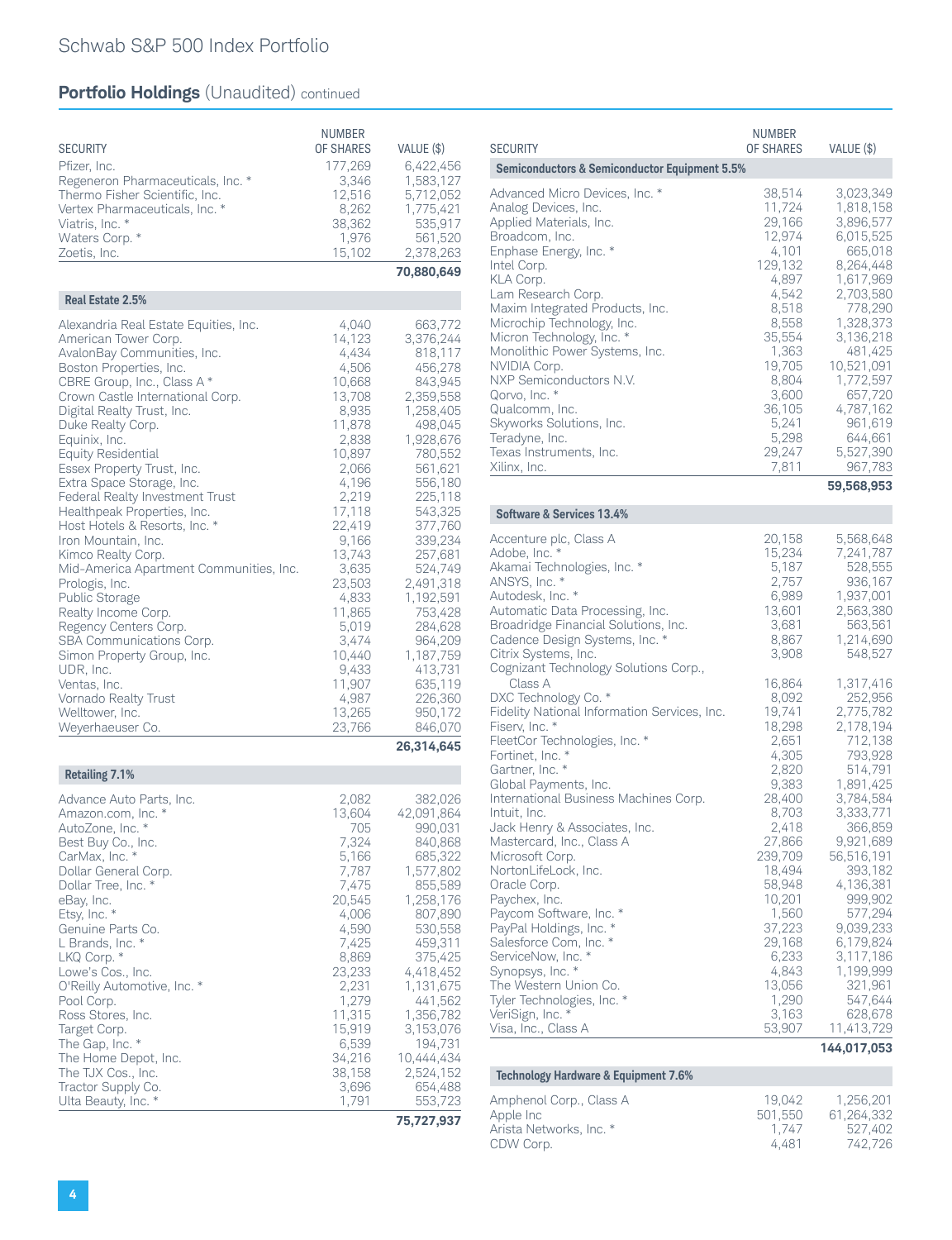|                                                             | <b>NUMBER</b>   |                         |
|-------------------------------------------------------------|-----------------|-------------------------|
| <b>SECURITY</b>                                             | OF SHARES       | VALUE (\$)              |
| Cisco Systems, Inc.                                         | 134,179         | 6,938,396               |
| Corning, Inc.<br>F5 Networks, Inc. *                        | 24,420<br>1,959 | 1,062,514<br>408,686    |
| FLIR Systems, Inc.                                          | 4,171           | 235,536                 |
| Hewlett Packard Enterprise Co.                              | 41,351          | 650,865                 |
| HP, Inc.                                                    | 39,809          | 1,263,936               |
| IPG Photonics Corp. *                                       | 1,140           | 240,472                 |
| Juniper Networks, Inc.<br>Keysight Technologies, Inc. *     | 10,428<br>5,914 | 264,141<br>848,068      |
| Motorola Solutions, Inc.                                    | 5,372           | 1,010,204               |
| NetApp, Inc.                                                | 7,075           | 514,140                 |
| Seagate Technology plc                                      | 6,384           | 489,972                 |
| TE Connectivity Ltd.<br>Trimble, Inc. *                     | 10,516<br>7,977 | 1,357,721<br>620,531    |
| Western Digital Corp.                                       | 9,729           | 649,411                 |
| Zebra Technologies Corp., Class A*                          | 1,699           | 824,321                 |
|                                                             |                 | 81,169,575              |
| <b>Telecommunication Services 1.6%</b>                      |                 |                         |
| AT&T, Inc.                                                  | 226,660         | 6,860,998               |
| Lumen Technologies, Inc.                                    | 31,375          | 418,856                 |
| T-Mobile US, Inc. *                                         | 18,565          | 2,326,009               |
| Verizon Communications, Inc.                                | 131,520         | 7,647,888               |
|                                                             |                 |                         |
|                                                             |                 | 17,253,751              |
| <b>Transportation 2.0%</b>                                  |                 |                         |
|                                                             |                 |                         |
| Alaska Air Group, Inc. *<br>American Airlines Group, Inc. * | 3,948<br>20,331 | 273,241<br>485,911      |
| C.H. Robinson Worldwide, Inc.                               | 4,253           | 405,864                 |
| CSX Corp.                                                   | 24,234          | 2,336,642               |
| Delta Air Lines, Inc. *                                     | 20,281          | 979,167                 |
| Expeditors International of Washington, Inc.<br>FedEx Corp. | 5,382<br>7,751  | 579,588<br>2,201,594    |
| J.B. Hunt Transport Services, Inc.                          | 2,654           | 446,058                 |
| Kansas City Southern                                        | 2,887           | 761,937                 |
| Norfolk Southern Corp.                                      | 8,006           | 2,149,771               |
| Old Dominion Freight Line, Inc.<br>Southwest Airlines Co. * | 3,048<br>18,773 | 732,770<br>1,146,279    |
| Union Pacific Corp.                                         | 21,289          | 4,692,308               |
| United Airlines Holdings, Inc. *                            | 10,122          | 582,420                 |
| United Parcel Service, Inc., Class B                        | 22,868          | 3,887,331<br>21,660,881 |
|                                                             |                 |                         |
| Utilities 2.7%                                              |                 |                         |
| Alliant Energy Corp.                                        | 7,942           | 430,139                 |
| Ameren Corp.<br>American Electric Power Co., Inc.           | 8,051<br>15,783 | 655,029<br>1,336,820    |

Atmos Energy Corp. 4,074 402,715 CenterPoint Energy, Inc. 17,529 397,032

| <b>SECURITY</b><br>CMS Energy Corp.<br>Consolidated Edison, Inc.<br>Dominion Energy, Inc.                                          |                                      | <b>NUMBER</b><br><b>OF SHARES</b><br>9,181<br>10,882<br>25,606 | VALUE (\$)<br>562,061<br>813,974<br>1,945,032                         |
|------------------------------------------------------------------------------------------------------------------------------------|--------------------------------------|----------------------------------------------------------------|-----------------------------------------------------------------------|
| DTE Energy Co.<br>Duke Energy Corp.<br>Edison International<br>Entergy Corp.<br>Evergy, Inc.<br>Eversource Energy                  |                                      | 6,159<br>24,430<br>12,055<br>6,371<br>7,213<br>10,902          | 820,009<br>2,358,228<br>706,423<br>633,723<br>429,390<br>944,004      |
| Exelon Corp.<br>FirstEnergy Corp.<br>NextEra Energy, Inc.<br>NiSource, Inc.<br>NRG Energy, Inc.<br>Pinnacle West Capital Corp.     |                                      | 31,031<br>17,265<br>62,291<br>12,451<br>7,777<br>3,581         | 1,357,296<br>598,923<br>4,709,822<br>300,194<br>293,426<br>291,314    |
| PPL Corp.<br>Public Service Enterprise Group, Inc.<br>Sempra Energy<br>The AES Corp.<br>The Southern Co.<br>WEC Energy Group, Inc. |                                      | 24,438<br>16,053<br>9,617<br>21,236<br>33,582<br>10,025        | 704,792<br>966,551<br>1,275,022<br>569,337<br>2,087,457<br>938,240    |
| Xcel Energy, Inc.                                                                                                                  |                                      | 17,088                                                         | 1,136,523<br>28,528,065                                               |
| <b>Total Common Stock</b><br>(Cost \$587,126,963)                                                                                  |                                      |                                                                | 1,068,491,192                                                         |
| <b>ISSUER</b><br>RATE, MATURITY DATE                                                                                               |                                      | <b>FACE</b><br>AMOUNT (\$)                                     | VALUE (\$)                                                            |
| <b>SHORT-TERM INVESTMENT 0.1% OF NET ASSETS</b>                                                                                    |                                      |                                                                |                                                                       |
| <b>Time Deposit 0.1%</b>                                                                                                           |                                      |                                                                |                                                                       |
| <b>Royal Bank of Canada</b><br>0.01%, 04/01/21 <i>(b)</i>                                                                          |                                      | 1,469,824                                                      | 1,469,824                                                             |
| <b>Total Short-Term Investment</b><br>(Cost \$1,469,824)                                                                           |                                      |                                                                | 1,469,824                                                             |
|                                                                                                                                    | <b>NUMBER OF</b><br><b>CONTRACTS</b> | <b>NOTIONAL</b><br><b>AMOUNT</b><br>(3)                        | <b>CURRENT VALUE/</b><br>UNREALIZED<br><b>APPRECIATION</b><br>$($ \$) |
| <b>FUTURES CONTRACTS</b>                                                                                                           |                                      |                                                                |                                                                       |

| Long |  |  |
|------|--|--|

S&P 500 Index, e-mini, expires<br>06/18/21

06/18/21 22 4,364,140 **46,111**

*\** Non-income producing security.

*(a)* Issuer is affiliated with the fund's investment adviser.

*(b)* The rate shown is the current daily overnight rate.

The fund owns shares of an affiliate, The Charles Schwab Corp., since that company is included in its index. Below is the summary of investment activities involving The Charles Schwab Corp. shares during the period ended March 31, 2021:

| The Charles Schwab Corp. | \$2,340,814 \$394,779 (\$185,736) |                           |                       | \$35.825                                  | \$505.479                                   | \$3.091.161                 | 47.425                                      | \$8,046                      |
|--------------------------|-----------------------------------|---------------------------|-----------------------|-------------------------------------------|---------------------------------------------|-----------------------------|---------------------------------------------|------------------------------|
|                          | VALUE AT<br>12/31/20              | <b>GROSS</b><br>PURCHASES | <b>GROSS</b><br>SALES | REALIZED<br>GAINS (LOSSES) (DEPRECIATION) | NET CHANGE<br>IN UNREALIZED<br>APPRECIATION | <b>VALUE AT</b><br>03/31/21 | BALANCE<br>OF SHARES<br>HELD AT<br>03/31/21 | <b>DIVIDENDS</b><br>RECEIVED |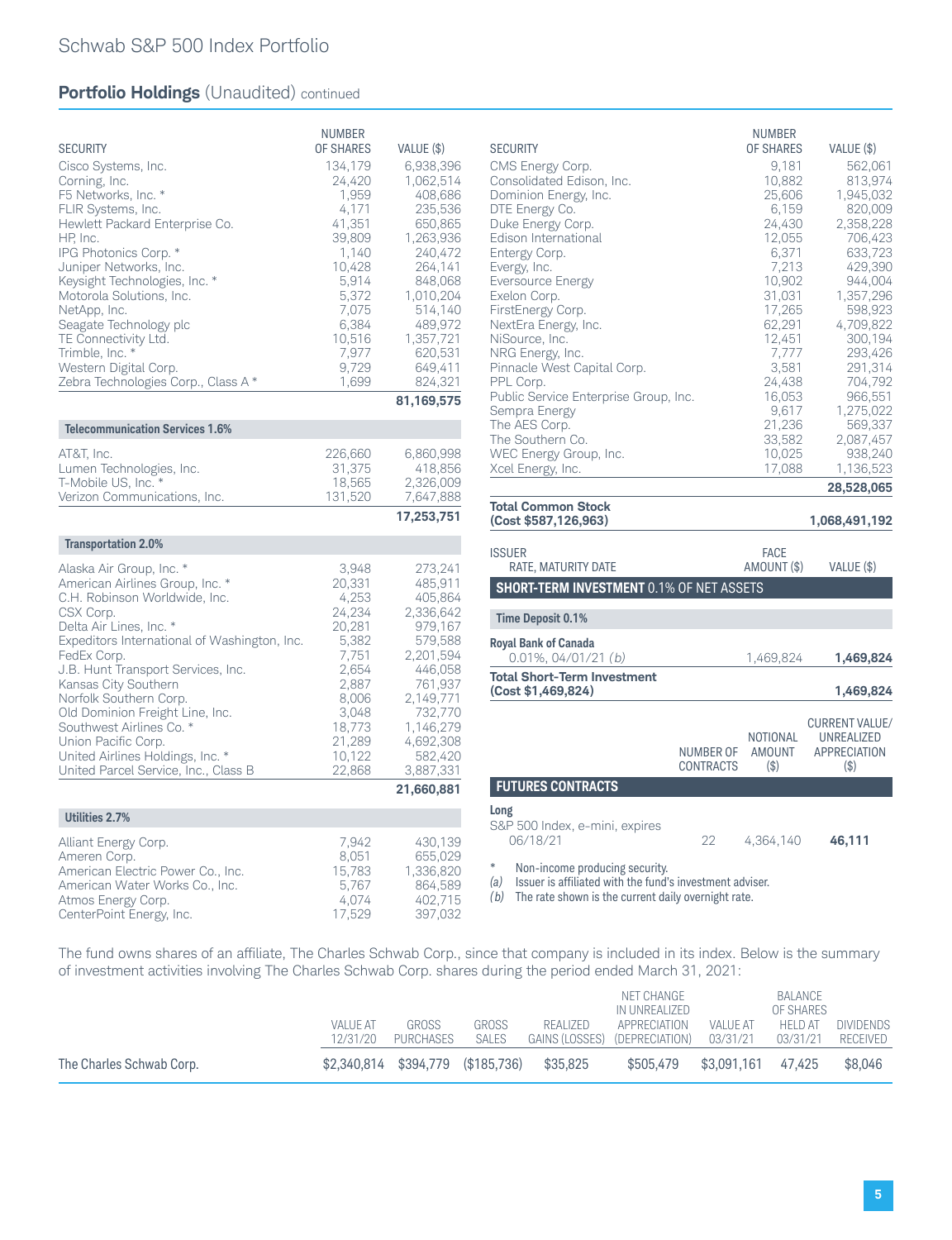The following is a summary of the inputs used to value the fund's investments as of March 31, 2021:

| <b>Total</b>                       | \$1,068,537,303                                                                       | \$1,469,824                                         | \$—                                             | \$1,070,007,127 |
|------------------------------------|---------------------------------------------------------------------------------------|-----------------------------------------------------|-------------------------------------------------|-----------------|
| Futures Contracts <sup>2</sup>     | 46.111                                                                                |                                                     |                                                 | 46,111          |
| Short-Term Investment <sup>1</sup> |                                                                                       | 1,469,824                                           |                                                 | 1,469,824       |
| Common Stock <sup>1</sup>          | \$1,068,491,192                                                                       | \$–                                                 | $S-$                                            | \$1,068,491,192 |
| <b>Assets</b>                      |                                                                                       |                                                     |                                                 |                 |
| DESCRIPTION                        | QUOTED PRICES IN<br><b>ACTIVE MARKETS FOR</b><br><b>IDENTICAL ASSETS</b><br>(LEVEL 1) | OTHER SIGNIFICANT<br>OBSERVABLE INPUTS<br>(LEVEL 2) | SIGNIFICANT<br>UNOBSERVABLE INPUTS<br>(LEVEL 3) | <b>TOTAL</b>    |

<sup>1</sup> As categorized in Portfolio Holdings.

<sup>2</sup> Futures contracts are valued at unrealized appreciation or depreciation.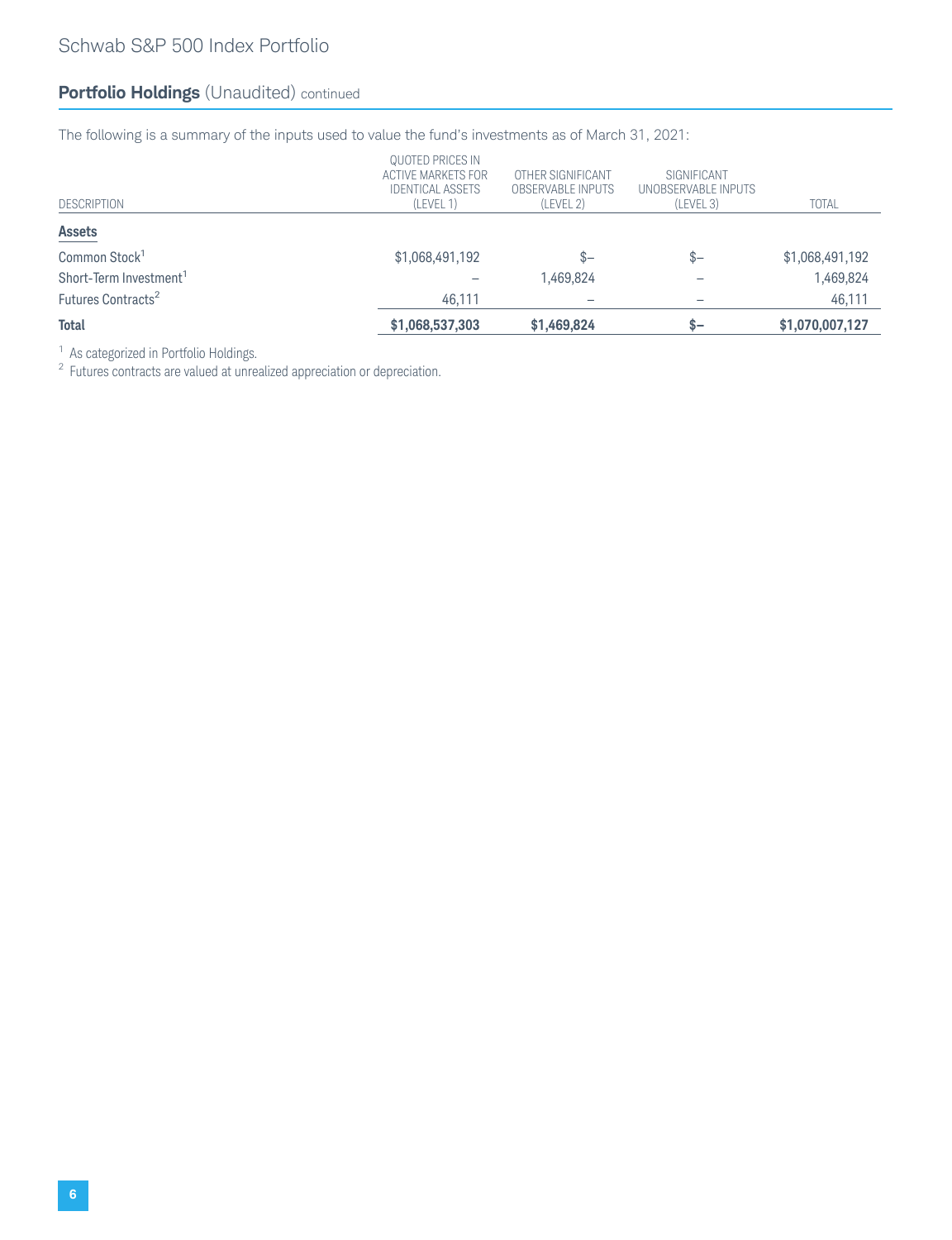### **Notes to Portfolio Holdings**

Under procedures approved by the fund's Board of Trustees (the Board), the investment adviser has formed a Pricing Committee to administer the pricing and valuation of portfolio securities and other assets and to ensure that prices used for internal purposes or provided by third parties reasonably reflect fair value. Among other things, these procedures allow the fund to utilize independent pricing services, quotations from securities and financial instrument dealers and other market sources to determine fair value.

The fund values the securities in its portfolio every business day. The fund uses the following policies to value various types of securities:

- **Securities traded on an exchange or over-the-counter:** Traded securities are valued at the closing value for the day, or, on days when no closing value has been reported, at the mean of the most recent bid and ask quotes. Securities that are primarily traded on foreign exchanges are valued at the official closing price or the last sales price on the exchange where the securities are principally traded with these values then translated into U.S. dollars at the current exchange rate, unless these securities are fair valued as discussed below.
- **Securities for which no quoted value is available:** The Board has adopted procedures to fair value the fund's securities when market prices are not "readily available" or are unreliable. For example, a fund may fair value a security when it is de-listed or its trading is halted or suspended; when a security's primary pricing source is unable or unwilling to provide a price; or when a security's primary trading market is closed during regular market hours. The fund makes fair value determinations in good faith in accordance with the fund's valuation procedures. The Pricing Committee considers a number of factors, including unobservable market inputs when arriving at fair value. The Pricing Committee may employ techniques such as the review of related or comparable assets or liabilities, related market activities, recent transactions, market multiples, book values, transactional back-testing, disposition analysis and other relevant information. The Pricing Committee regularly reviews these inputs and assumptions to calibrate the valuations. Due to the subjective and variable nature of fair value pricing, there can be no assurance that a fund could obtain the fair value assigned to the security upon the sale of such security. The Board convenes on a regular basis to review fair value determinations made by the fund pursuant to the valuation procedures.
- **Futures contracts:** Futures contracts are valued at their settlement prices as of the close of their exchanges.
- **Cash management sweep time deposits:** Balances held in cash management sweep time deposits are accounted for on a cost basis, which approximates fair value.

In accordance with the authoritative guidance on fair value measurements and disclosures under generally accepted accounting principles in the United States of America (GAAP), the fund discloses the fair value of its investments in a hierarchy that prioritizes the significant inputs to valuation techniques used to measure the fair value. The hierarchy gives the highest priority to valuations based upon unadjusted quoted prices in active markets for identical assets or liabilities (Level 1 measurements) and the lowest priority to valuations based upon unobservable inputs that are significant to the valuation (Level 3 measurements). If inputs used to measure the financial instruments fall within different levels of the hierarchy, the categorization is based on the lowest level input that is significant to the valuation. If the fund determines that either the volume and/or level of activity for an asset or liability has significantly decreased (from normal conditions for that asset or liability) or price quotations or observable inputs are not associated with orderly transactions, increased analysis and management judgment will be required to estimate fair value.

The three levels of the fair value hierarchy are as follows:

- Level 1 quoted prices in active markets for identical securities Investments whose values are based on quoted market prices in active markets, and whose values are therefore classified as Level 1 prices, include active listed equities and futures contracts.
- Level 2 other significant observable inputs (including quoted prices for similar securities, interest rates, prepayment speeds, credit risk, etc.) — Investments that trade in markets that are not considered to be active, but whose values are based on quoted market prices, dealer quotations or valuations provided by alternative pricing sources supported by observable inputs are classified as Level 2 prices. These generally include U.S. government and sovereign obligations, most government agency securities, investment-grade corporate bonds, certain mortgage products, less liquid listed equities, and state, municipal and provincial obligations.
- Level 3 significant unobservable inputs (including the fund's own assumptions in determining the fair value of investments) — Investments whose values are classified as Level 3 prices have significant unobservable inputs, as they may trade infrequently or not at all. When observable prices are not available for these securities, the fund uses one or more valuation techniques for which sufficient and reliable data is available. The inputs used by the fund in estimating the value of Level 3 prices may include the original transaction price, quoted prices for similar securities or assets in active markets, completed or pending third-party transactions in the underlying investment or comparable issuers, and changes in financial ratios or cash flows. Level 3 prices may also be adjusted to reflect illiquidity and/or non-transferability, with the amount of such discount estimated by the fund in the absence of market information. Assumptions used by the fund due to the lack of observable inputs may significantly impact the resulting fair value and therefore the fund's results of operations.

The inputs or methodology used for valuing securities are not necessarily an indication of the risk associated with investing in those **securities**